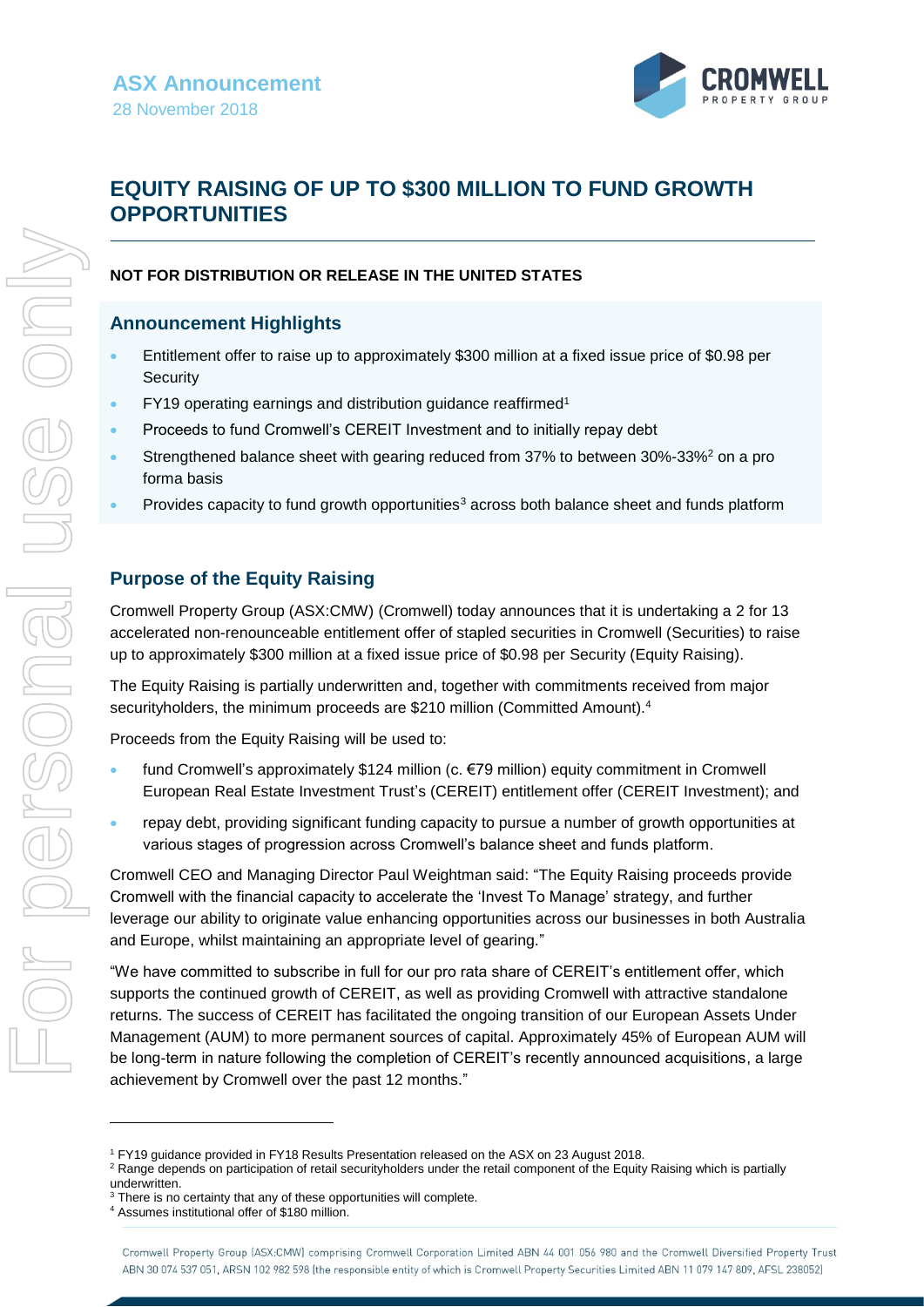

"Cromwell has identified a number of accretive value-add development opportunities across the existing Australian balance sheet portfolio. After our recent successes at Soward Way and Northpoint, we are actively progressing three other significant development opportunities."

"Cromwell is also actively pursuing several opportunities across its funds platform in Australia and Europe as well as direct investment opportunities which meet Cromwell's return hurdles. Where appropriate, Cromwell will look to seed and warehouse assets and co-invest in funds to accelerate AUM growth, consistent with our 'Invest To Manage' strategy."

# **Equity Raising**

The Equity Raising is a 2 for 13 accelerated, non-renounceable entitlement offer of Securities to raise up to approximately \$300 million at a fixed issue price of \$0.98 per Security (Issue Price). The Committed Amount is \$210 million, comprising the underwritten amount and major securityholder commitments.

The Issue Price represents a:

- 4.9% discount to Cromwell's last close price of \$1.030 on 23 November 2018;
- 4.0% discount to Cromwell's 5-day VWAP<sup>5</sup> of \$1.020 ending on 23 November 2018;
- 4.2% discount to TERP<sup>6</sup> of \$1.023 as at 23 November 2018;
- FY19 operating earnings yield of 8.2%<sup>7</sup> per Security; and
- FY19 distribution vield of 7.4%<sup>8</sup> per Security.

Securities issued will rank equally with existing Cromwell Securities on issue with full entitlement to the 31 December 2018 quarterly distribution.

Entities associated with ARA Asset Management and Mr Gordon Tang (the two largest securityholders in Cromwell) hold approximately 28.5% of Cromwell Securities on issue and have committed to take up their pro rata entitlement under the Equity Raising, representing total support of \$86 million (28.5% of the Equity Raising).

### **Impact of Equity Raising**

Cromwell reaffirms its FY19 guidance, being:

- operating earnings of not less than 8.00 cps; and
- distributions of not less than 7.25 cps.

On completion of the Equity Raising and following the CEREIT Investment, gearing reduces from 37% to between  $30\%$ -33% $9$  (pro forma as at 30 June 2018).

l

<sup>5</sup> VWAP refers to the volume weighted average price.

<sup>6</sup> TERP refers to the theoretical ex-right price at which Cromwell Securities should trade after the ex-date of the Equity Raising. TERP is a theoretical calculation only and the actual price at which Cromwell Securities trade at that time will depend on many factors and may not equal TERP.

 $7$  Operating earnings yield calculated as the FY19 forecast earnings per Security of 8.00 cps divided by the issue price of \$0.98.

<sup>8</sup> Distribution yield calculated as the FY19 forecast distribution per Security of 7.25 cps divided by the issue price of \$0.98. <sup>9</sup> Range depends on participation of retail securityholders under the retail component of the Equity Raising which is partially underwritten.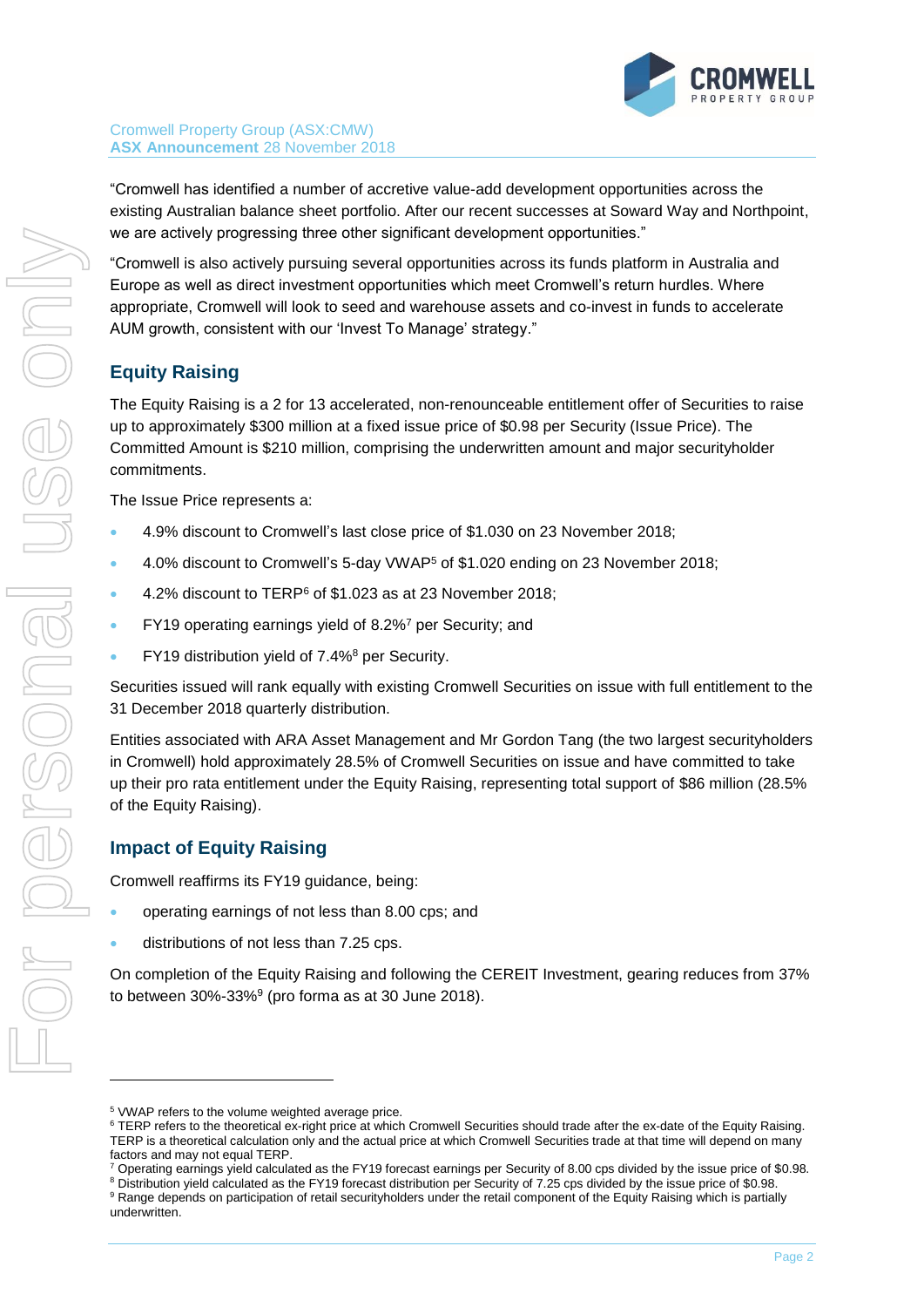

## **CEREIT Transaction**

On 31 October 2018, CEREIT announced the acquisition of 23 properties across three portfolios in Europe with a total purchase price of €384 million (approximately \$600 million<sup>10</sup>), to be partially equity funded through an equity raising of approximately €224 million (approximately \$350 million<sup>10</sup>). These acquisitions are consistent with CEREIT's objective to grow its size and scale, and deepen its presence in attractive European markets through high-quality and well located freehold properties. Cromwell's equity investment in the CEREIT entitlement offer will maintain its 35.3% holding in CEREIT. CEREIT obtained securityholder approval for the acquisitions and equity raising on 15 November 2018.

## **Additional information**

Additional information regarding the Equity Raising, including certain key risks, is contained in the investor presentation released to the ASX today. A Retail Offer Booklet will be released separately and sent to eligible retail securityholders. Those securityholders who have elected to receive notices by email will receive an email with a direct link to their personalised Entitlement and Acceptance Form and the Retail Offer Booklet. Securityholders who have not elected to receive notices by email will receive both documents by post.

An investor and analyst briefing teleconference call, followed by a question and answer session, will be held on Wednesday 28 November 2018 at 10.30am AEST. Investors and analysts wishing to participate should dial 1800 123 296 (from within Australia) or +61 2 8038 5221 (from outside of Australia) and ask to join the **Cromwell Property Group Equity Raising Conference Call** (conference ID number 8197518).

If you have any questions about the Retail Entitlement Offer, please do not hesitate to contact Link Market Services Limited (Cromwell's registry provider) on +61 1300 550 841 between 8.30am and 5.00pm AEDT Monday to Friday during the retail offer period from Tuesday 4 December 2018 to Thursday 13 December 2018.

### **Key dates**

l

| <b>Event</b>                                                                                                               | Date (2018)               |
|----------------------------------------------------------------------------------------------------------------------------|---------------------------|
| Institutional entitlement offer opens                                                                                      | Wednesday 28 November     |
| Institutional entitlement offer closes                                                                                     | Thursday 29 November      |
| Trading recommences on an ex-entitlement basis                                                                             | Friday 30 November        |
| Record date                                                                                                                | 7.00pm Friday 30 November |
| Retail entitlement offer booklet is dispatched and retail entitlement offer opens                                          | Tuesday 4 December        |
| Last date for receipt of early applications under the retail entitlement offer                                             | 5.00pm Monday 10 December |
| Settlement of new Securities issued under the institutional entitlement offer<br>and early retail offer                    | Tuesday 11 December       |
| Allotment and normal trading of new Securities issued under the institutional<br>entitlement offer and early retail offer  | Wednesday 12 December     |
| Retail entitlement offer closes                                                                                            | Thursday 13 December      |
| Allotment of remaining new Securities issued under the retail entitlement offer                                            | Wednesday 19 December     |
| Dispatch of holding statements and normal trading of remaining new Securities<br>issued under the retail entitlement offer | Thursday 20 December      |

All dates and times in the table above are indicative only and subject to change. Unless otherwise specified, all times and dates refer to Australian Eastern Daylight Time (AEDT). Any changes to the timetable will be posted on Cromwell's website at [www.cromwellpropertygroup.com.](http://www.cromwellpropertygroup.com/)

 $10$  The foreign exchange rate used in this announcement is 1 AUD: 0.64 EUR (exchange rate as at 22 November 2018).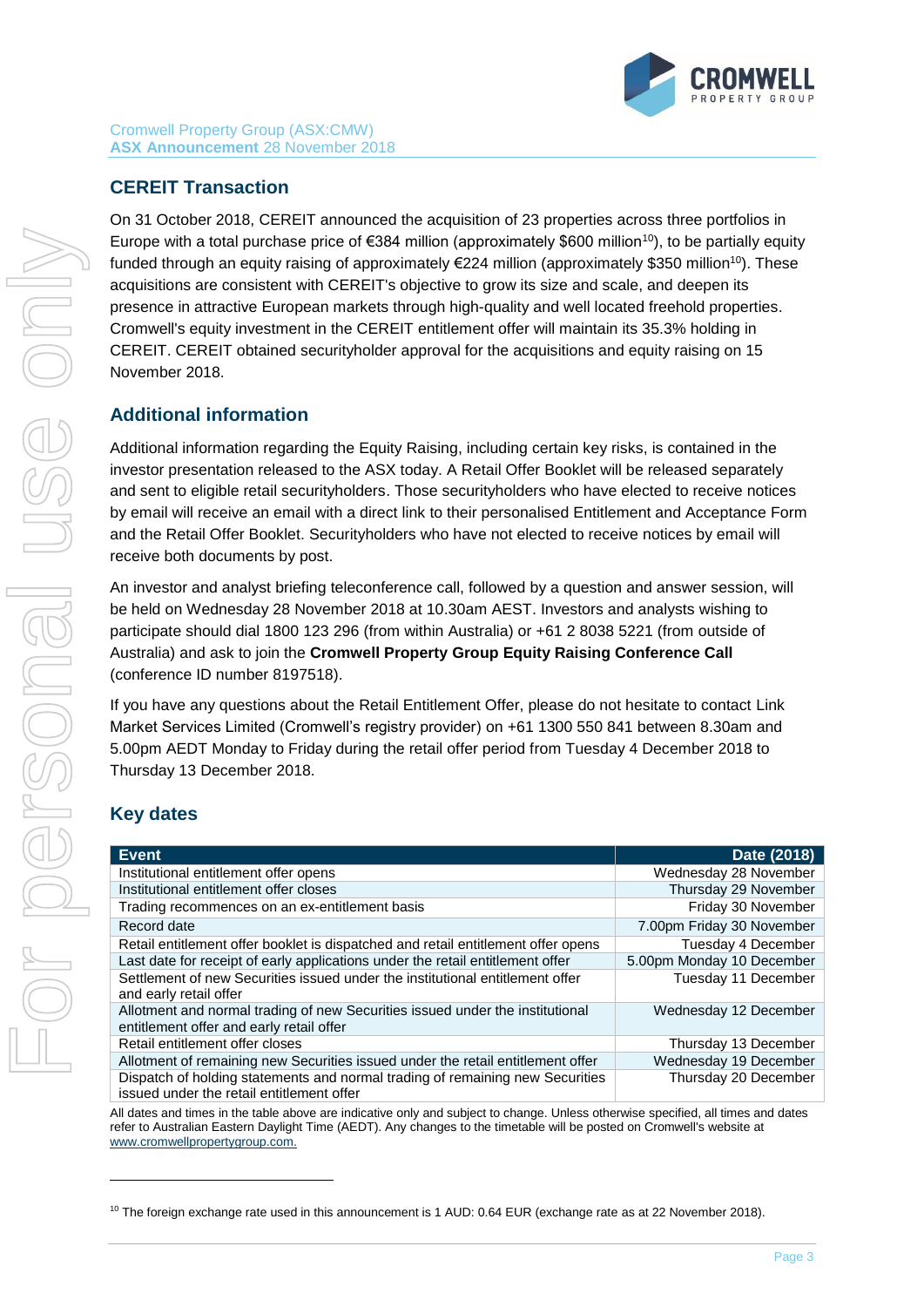

#### Ends.

**Media Enquiries:**  Honner Media Paul Cheal / Jessica Effeney +61 (0) 427 755 296 / +61 (0) 400 998 373 [paul@honner.com.au](mailto:paul@honner.com.au) / [jessica@honner.com.au](mailto:jessica@honner.com.au)

#### **ABOUT CROMWELL PROPERTY GROUP**

Cromwell Property Group (ASX:CMW) is a Real Estate Investor and Manager with operations on three continents and a global investor base. The Group is included in the S&P/ASX 200. As at 30 June 2018, Cromwell had a market capitalisation of \$2.2 billion, a direct property investment portfolio in Australia valued at \$2.5 billion and total assets under management of \$11.5 billion across Australia, New Zealand and Europe.

#### **Not for release or distribution in the United States**

This announcement has been prepared for publication in Australia and may not be released or distributed in the United States. This announcement does not constitute an offer, invitation or recommendation to subscribe for or purchase any security or financial product and neither this announcement nor anything attached to this announcement shall form the basis of any contract or commitment. In particular, this announcement does not constitute an offer to sell, or a solicitation of an offer to buy, securities in the United States or any other jurisdiction in which such an offer would be illegal. Neither the entitlements nor the Securities have been, or will be, registered under the U.S. Securities Act of 1933, as amended (U.S. Securities Act) or the securities laws of any state or other jurisdiction of the United States. Accordingly, the entitlements may not be exercised or taken up by, and the Securities may not be offered or sold, directly or indirectly, to persons in the United States unless they have been registered under the U.S. Securities Act (which Cromwell has no intention or obligation to do or procure) or are offered and sold pursuant to an exemption from, or in a transaction not subject to, the registration requirements of the U.S. Securities Act and any other applicable securities laws of any state or other jurisdiction of the United States.

This announcement may include certain financial measures that may be considered "non-GAAP financial measures" under Regulation G of the U.S. Securities Exchange Act of 1934, as amended, and are not recognized under Australian Accounting Standards (AAS) or International Financial Reporting Standards (IFRS). Such non-GAAP and non-IFRS financial measures do not have a standardised meaning prescribed by AAS or IFRS. Therefore, the non-IFRS financial information is not a measure of financial performance, liquidity or value under the IFRS and may not be comparable to similarly titled measures presented by other entities, and should not be construed as an alternative to other financial measures determined in accordance with AAS or IFRS. You are cautioned not to place undue reliance on any non-GAAP and non-IFRS financial measures, which are unaudited, included in this announcement.

You should note that this announcement may contain certain "forward-looking statements" including but not limited to projections, estimates and guidance on Cromwell's future financial performance and outlook and that such forward-looking statements are provided for illustrative purposes only and are not indicative of Cromwell's actual performance for the relevant period; are based on assumptions and contingencies that are subject to change and involve known and unknown risks and uncertainties and other factors that are beyond the control of Cromwell and may not be reliably predictable; and should not be relied upon as an indication or guarantee of